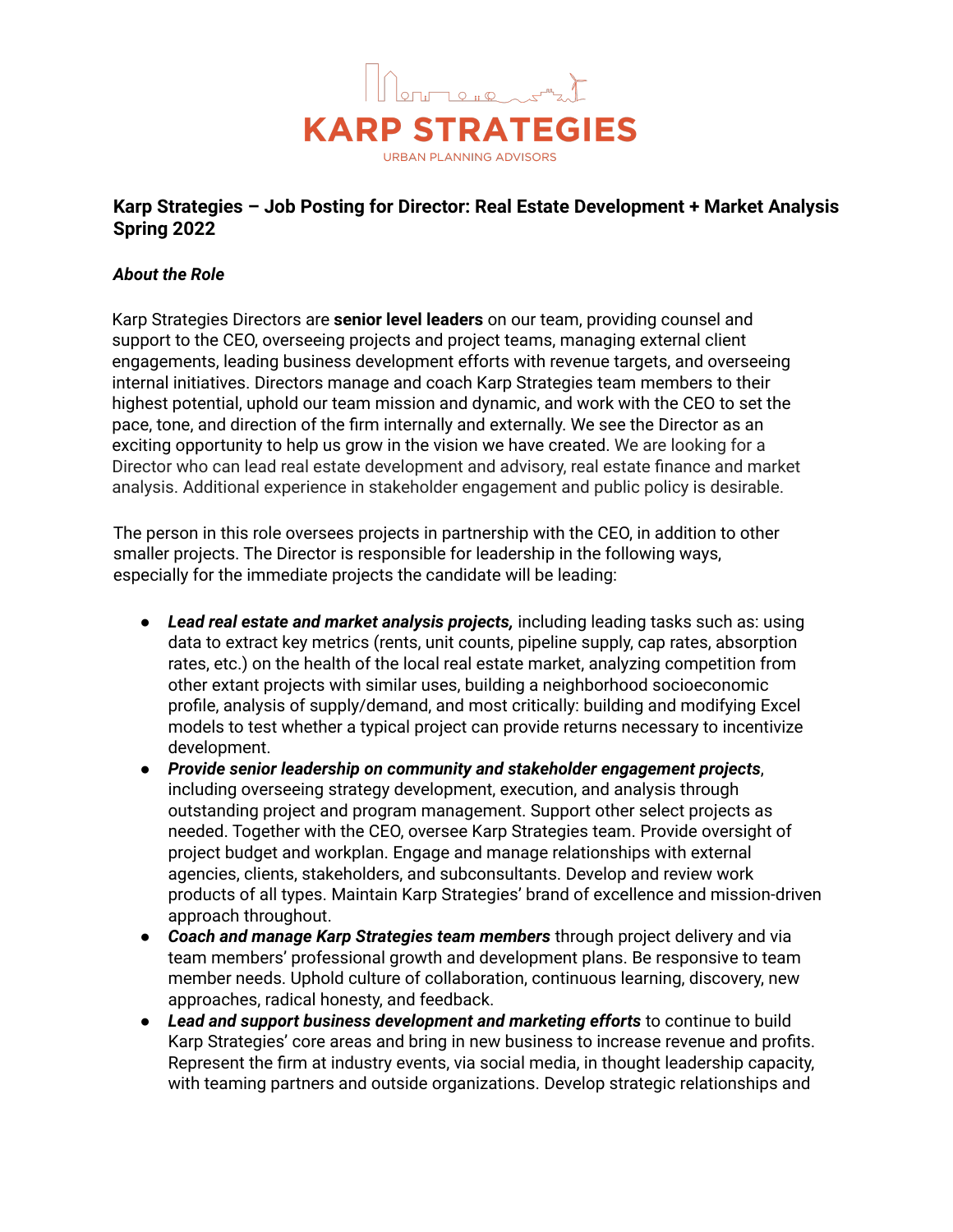

bring in consulting opportunities, either as developed work or RFPs. Support and oversee proposal development, interviews, and execution.

- *Support internal initiatives* (operational, administrative, coaching) as needed. Examples include special thought leadership initiatives, overseeing an internal change management initiative, finalizing our new website, or spearheading a recruitment.
- *Bring your whole self, creative ideas, and secret sauce...*we are a team that values each member's uniqueness and ability to represent new ideas, different parts of the city, and strategic thinking to propel us forward as we grow.

## *What We Seek*

Directors should demonstrate 8-15 years of work experience in the above areas of responsibility, and background either in government, real estate, civic engagement, community-based planning, consulting, or a related field. You must be well versed in community/stakeholder engagement and must have experience overseeing multidisciplinary teams. You are also someone who loves fast paced work with people who love what they do, and who love working together – we are some of the most engaged, passionate people around.

Required:

- Research experience (qualitative, policy, economic/demographic, built environment, zoning, physical)
- Analysis experience (quantitative and qualitative, market analysis, especially focusing on real estate modeling and analysis, policy, economic/demographic, built environment, zoning, physical)
- Policy expertise
- Experience leading business development and marketing efforts
- Strong professional network
- Experience in working with underserved populations
- Experience with community engagement projects
- Experience supervising staff and projects
- Experience managing subconsultants
- Strong writing skills
- Some Experience with legal, administrative, HR support/execution a plus
- Fluency in Indesign/Adobe a plus

#### Desired:

- 8+ Years project management experience
- GIS/QGIS
- Multilingual candidates a plus
- Experience with a financial oversight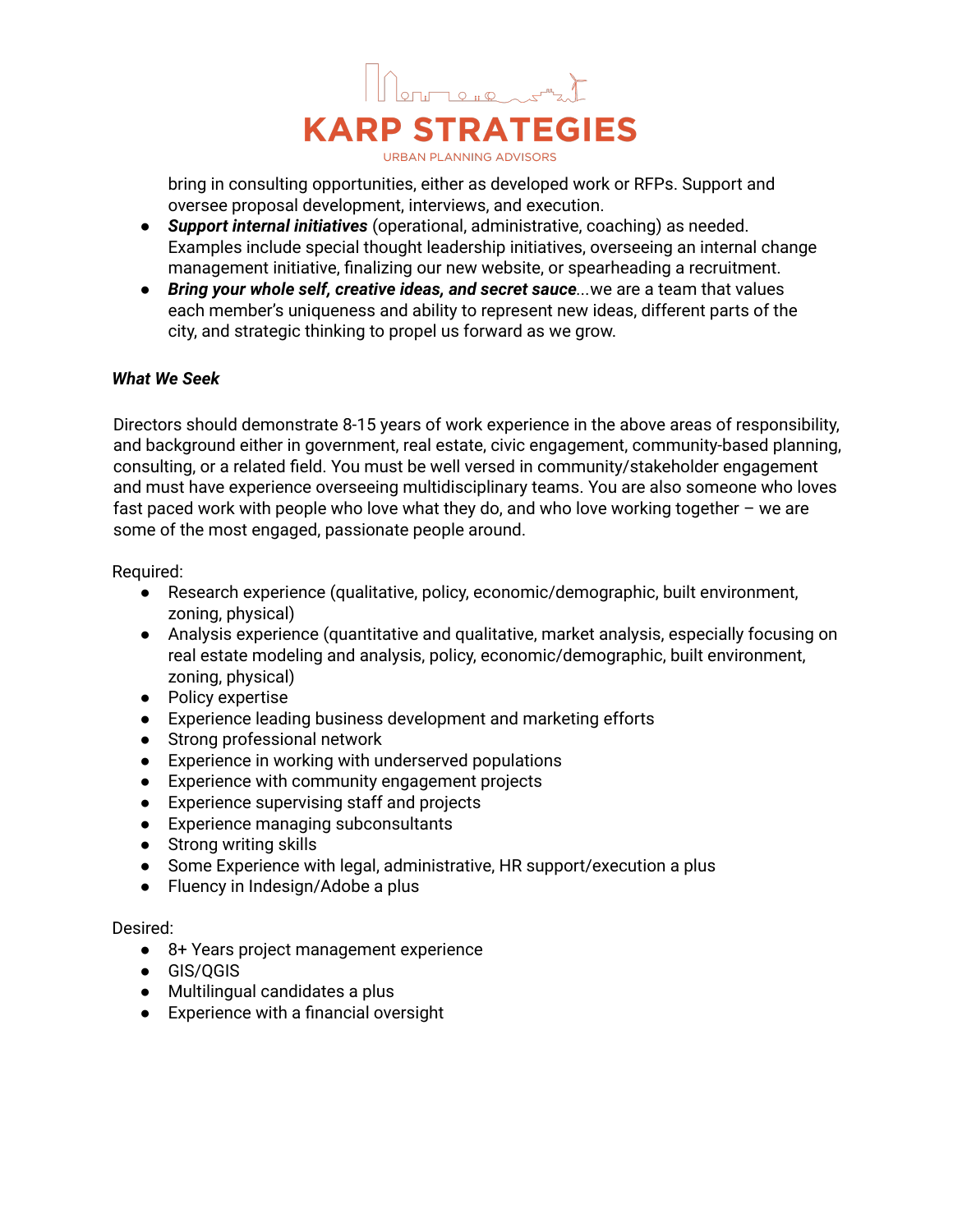

#### *Salary + Benefits*

The salary range for a Director is \$110,000-145,000. Placement of a candidate within this salary band will be based on the competencies crucial to success in the role on rated procefiency for each area.

We prioritize health and wellness at Karp Strategies. As a full-time employee of Karp Strategies, you will have access to our Company benefits, including paid time off (vacation and sick leave), healthcare (medical, vision, dental), membership to One Medical, 401k retirement plan match, professional development opportunities, remote wellness programs, commuter benefits, and more. We will also have a Summer Friday schedule in 2022

## *About Karp Strategies*

Karp Strategies is an urban planning strategy consulting firm that builds stronger communities and thriving cities. We partner with our cross-sector clients to identify their unique needs and provide tailored solutions. We take analysis to action to allow our clients to make better decisions – and ultimately, to build stronger communities, economies, and cities. We deeply value our holistic analytic methods, and maintain strong core values around equity, access, and community engagement when working on planning and development projects.

We work on projects around the country, with projects currently underway or starting across the NYC region and increasingly nationwide. Our team works at the sweet spot where data, people, and place intersect: we strive to understand what drives change in places, and how people, businesses, and institutions exist and can thrive within that change. We value and celebrate diversity and inclusion in our team, and we share a commitment to social, racial, and economic justice.

Karp Strategies celebrated six years in June 2021, and we've grown tremendously since inception from a one person to a team of almost 30. As of February 2022, we are observing our hybrid protocols that require staff to be in office 1-3 days. There may be a need for in-person visits or on-the-ground outreach/engagement to facilitate project work, which will follow safety and social distancing protocols.

With current projects ranging from economic and community development planning initiatives to stakeholder analysis and engagement, from infrastructure feasibility and resiliency studies to real estate advisory, Karp Strategies is working with many of the industry's most dynamic partner firms and clients on pressing, timely challenges facing the country, region, and our city. Karp Strategies is active in the field: our team members are involved with APA-NY's Urban Design and Diversity Committees, WRISE, ABNY, IEDC, NYBC, CoreNet, OHNY, RPA, Coro, ULI….let's just say we are plugged into the action and keep our finger on the pulse.